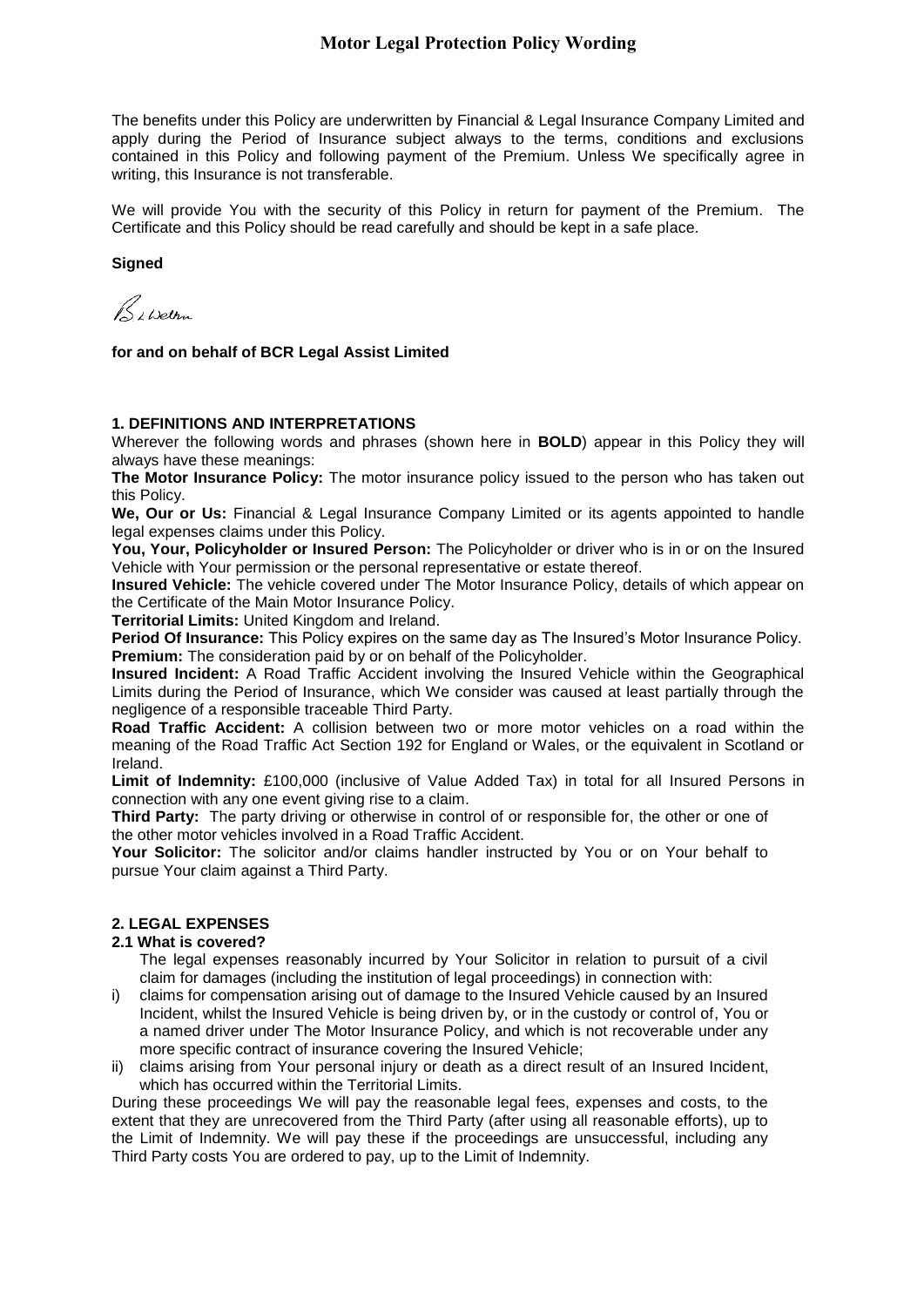# **2.2 What is not covered?**

## Legal costs and expenses: -

- a) if We consider:
	- it is unlikely a reasonable settlement will be obtained;

- that an offer received from a Third Party is a reasonable settlement of Your claim, whereupon We shall notify Your Solicitor to that effect, and We shall be under no further obligation to indemnify the issue or continuation of legal proceedings under this Policy other than the implementing, if accepted, of the terms of the offer.

- b) Incurred without Our prior written consent.
- c) In respect of a claim made to Us arising from an Incident which has occurred prior to the commencement of the Period of Insurance.
- d) In respect of an incident communicated to Us more than 28 days after occurrence of the Incident from which the claim arises.
- e) In respect of a claim made or considered against Us or another Insured Person.
- f) If You withdraw instructions from Your Solicitor or withdraw from the legal proceedings without Our prior written agreement.
- g) If You unreasonably instruct Your Solicitor to discontinue the legal proceedings or fail to cooperate with Us and/or Your Solicitor or Your Solicitor refuses for good reason to continue to act for You.
- h) If You fail to give all reasonable assistance to Us or Your Solicitor in the conduct of the proceedings or if You do not act in the accordance with the advice given by Us or Your **Solicitor**
- i) Where You are responsible for anything which in Our reasonable opinion prejudices Your case.
- j) or other penalties which a Court of Criminal Jurisdiction orders to be paid as a result of the defence of any claim without our prior authorisation.
- k) Incurred without Our permission, in pursuing an application for a judicial review or appeal.
- l) Incurred without Our permission in pursuit of any claim for diminution of value of the Insured Vehicle arising out of the Insured Incident.
- m) In the form of disbursements incurred by You or on Your behalf for suppliers of services obtained except for those arranged by either the cover holder or the scheme administrator.
- n) In respect of a consulting engineer's report relating to damage to the Insured Vehicle arising out of the Insured Incident.
- o) Where Your motor insurers are entitled to repudiate the Motor Insurance Policy or refuse indemnity for any reason.
- p) Where at the time of the Insured Incident You did not hold a current driving licence or were disqualified from driving.
- q) Where the Insured Vehicle was not roadworthy or was otherwise being driven unlawfully.
- r) Where the Insured Vehicle was being used for racing, rallies, competition or trials of any kind.
- s) Where the Third Party and their motor insurer remain untraced for 90 days following the accident..
- t) In respect of claims to the Criminal Injuries Compensation Authority or in respect of a claim arising from a criminal act committed by You.
- u) Where the claim falls within the Small Claims Track limit of the County Courts of England and Wales or such other equivalent as may be substituted or as is appropriate for the Court having jurisdiction for the claim.
- v) Where We are satisfied that You have provided false and/or misleading and/or fraudulent information to Us or to Your Solicitor.

# **In addition, We will not cover**

- a) Your travelling expenses, subsistence allowances or compensation for absence from work.
- b) Loss, damage, injury or consequential loss, directly or indirectly caused by the actual or potential inability of any computer, data processing equipment or media, microchip, integrated circuit or similar device or any computer software or stored programme to correctly recognise any date as its true calendar date or to continue to function correctly in respect of or beyond that date.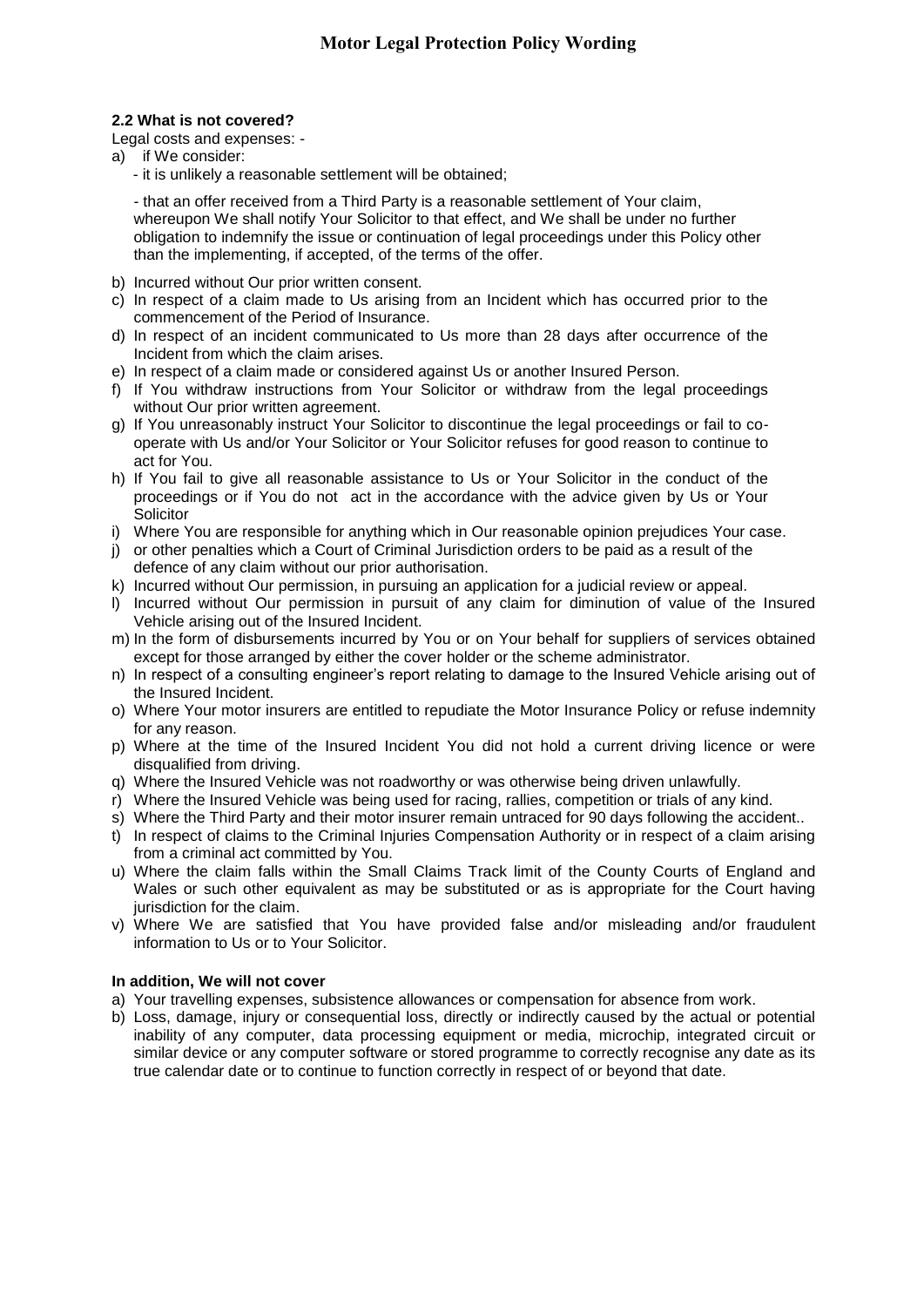# **3. SPECIFIC CONDITIONS**

- 3.1 You must inform Us in writing as soon as reasonably possible about any incident which could result in or affect a claim being made under the Policy.
- 3.2 You must:
	- give proper instructions to Us, and provide Us with information at Your expense.
	- not do anything which in Our opinion may prejudice Your case.
- 3.3 We must be advised of any other legal expenses insurance which could cover an action for which We provide indemnity and in such event We will only pay a proportion of the legal costs and expenses.
- 3.4 We shall have complete control over the legal proceedings and shall choose a solicitor to act on Your behalf. You must accept Our choice up to the time when legal proceedings are to be initiated.
- 3.5 Unless You are acting with Our prior written authorisation We will not be bound by any promise or undertaking given by You to Your Solicitor.
- 3.6 You must authorise and instruct the solicitor to make payment to us out of any sums recovered in respect of payments for which we have incurred liability under this policy

# **4. DISBURSMENT**

Your Solicitor shall obtain approval under this scheme, except for disbursements incurred by the scheme administrator or the cover holder in connection with the pursuit of Your claim.

# **5. GENERAL CONDITIONS**

### **5.1 Observance**

The due observance and fulfilment of the terms and conditions of this Policy in so far as they relate to anything to be done or complied with by You shall be a condition precedent to Our liability to make any payment under this Policy.

# **5.2 Subrogation**

We may at Our own expense take proceedings in Your name to recover compensation or secure an indemnity from any Third Party in respect of any payment made or liability incurred by us under this Policy and any amount so recovered or secured shall belong to Us.

### **5.3 Disputes**

If any dispute arises as to Policy interpretation, We offer You the option of resolving this by using the Arbitration procedure We have set out below in the Complaints Procedure. Using this Service will not affect Your legal rights.

### **5.4 Misrepresentation**

If any fraud, misrepresentation or concealment is involved in Your obtaining this Policy or benefits under this Policy, the Policy shall be void, the premium whether paid or not shall be forfeited and We may recover from You any amounts We have already paid or incurred.

### **5.5 Cancellation**

We may cancel this insurance at any time by giving You no less than14 days' written notice.

### **5.6 Notice**

Every notice to be given under this Policy must be given in writing. Notice to Us must be to Our address as set out in this Policy and to You at Your last known address.

# **5.7 Jurisdiction**

This Policy is subject to the Laws of England and Wales.

# **6. COMPLAINTS PROCEDURE**

Any complaint regarding Your policy or the service You receive should be directed in writing to: The Claims Manager, Motor Claims Network Limited, C/O Evans Weir The Victoria, 25 St Pancras, Chichester, PO19 7LT. If You remain dissatisfied, You can write to the coverholder, BCR Legal Assist Limited, Sovereign House, 1 Albert Place, Finchley, London N3 1QB or claims@bcr.co.uk. If You remain dissatisfied, You can ask for your case to be referred to: The Financial Ombudsman Service, Exchange Tower, London E14 9SR. This referral services is additional to Your contractual rights under this policy.